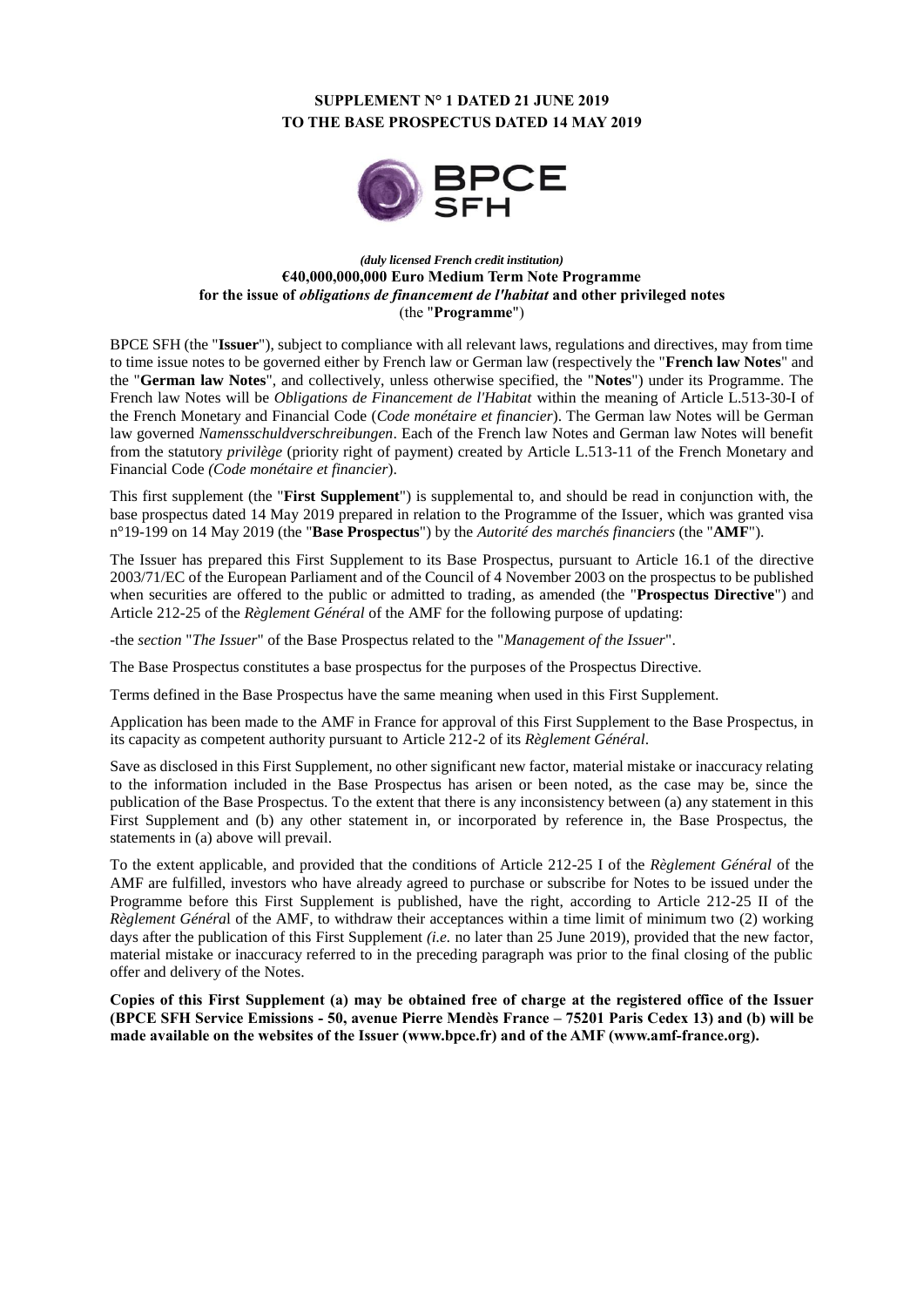| PERSON RESPONSIBLE FOR THE INFORMATION GIVEN IN THE FIRST SUPPLEMENT TO THE |
|-----------------------------------------------------------------------------|
|                                                                             |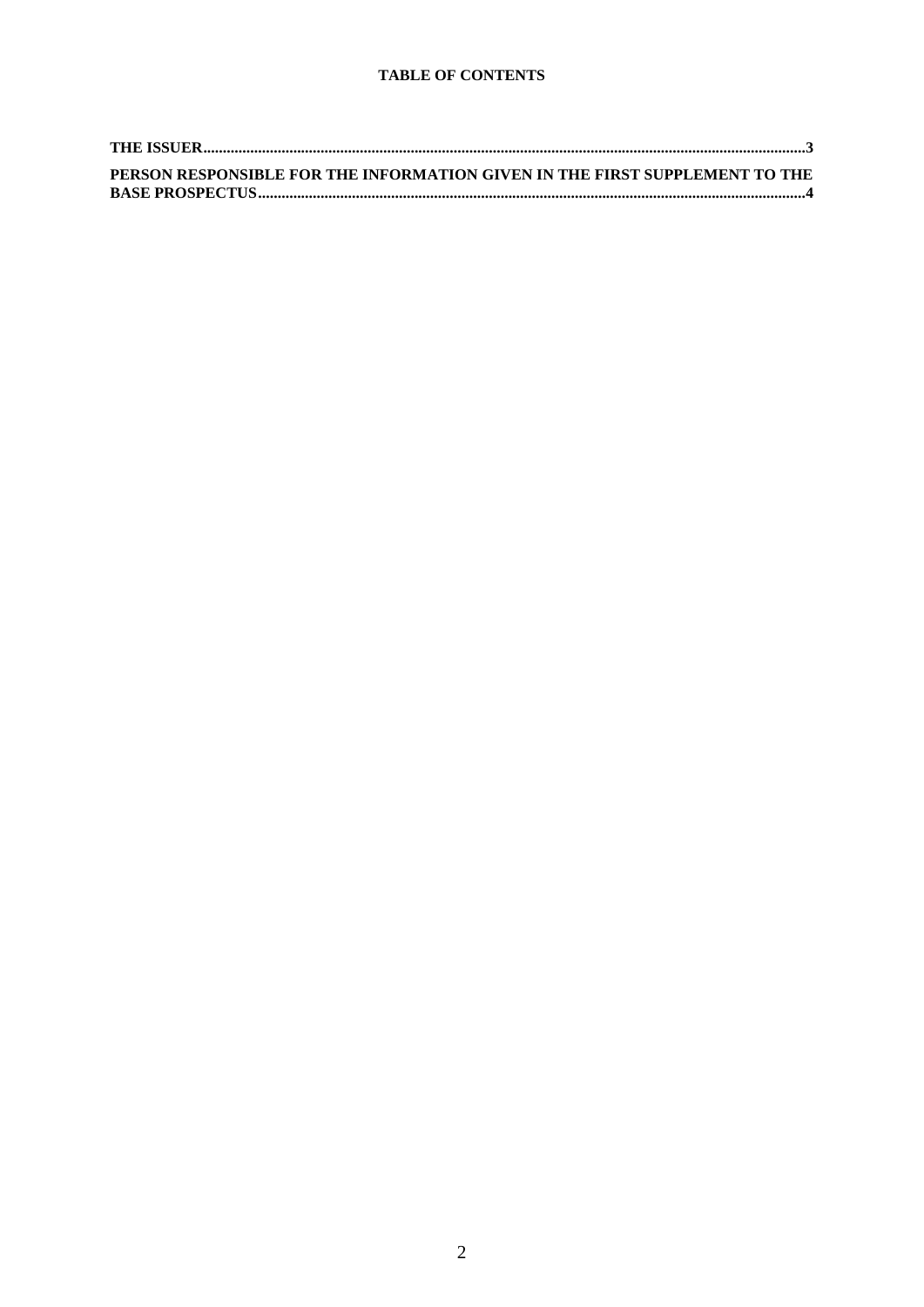### **THE ISSUER**

<span id="page-2-0"></span>On page 108 of the Base Prospectus, the section "Management of the Issuer", sub -section "Members of the Issuer Board of Directors" is updated and completed with the following information:

Philippe Jeanne has been appointed as Member and Chairman of the Board of Directors of BPCE SFH as a replacement for Olivier Irisson, by a decision of the Board of Directors of BPCE SFH dated 29 May 2019.

| <b>Name and Position</b>      | Date of appointment | <b>Business address</b>                                       | Other significant<br>activities               |
|-------------------------------|---------------------|---------------------------------------------------------------|-----------------------------------------------|
| Philippe Jeanne<br>(Chairman) | 29/05/2019          | BPCE 50, avenue Pierre<br>Mendès-France 75013<br><b>PARIS</b> | <b>NATIXIS</b><br><b>PFANDBRIEFBANK</b><br>AG |
|                               |                     |                                                               | Member of the<br>Supervisory Board            |
|                               |                     |                                                               | <b>NATIXIS NORTH</b><br><b>AMERICA LLC</b>    |
|                               |                     |                                                               | Director (ongoing)<br>resignation)            |

There are no conflicts of interests between any duties to the Issuer of the Member and Chairman of the Issuer Board of Directors and its private interests and/or other duties.